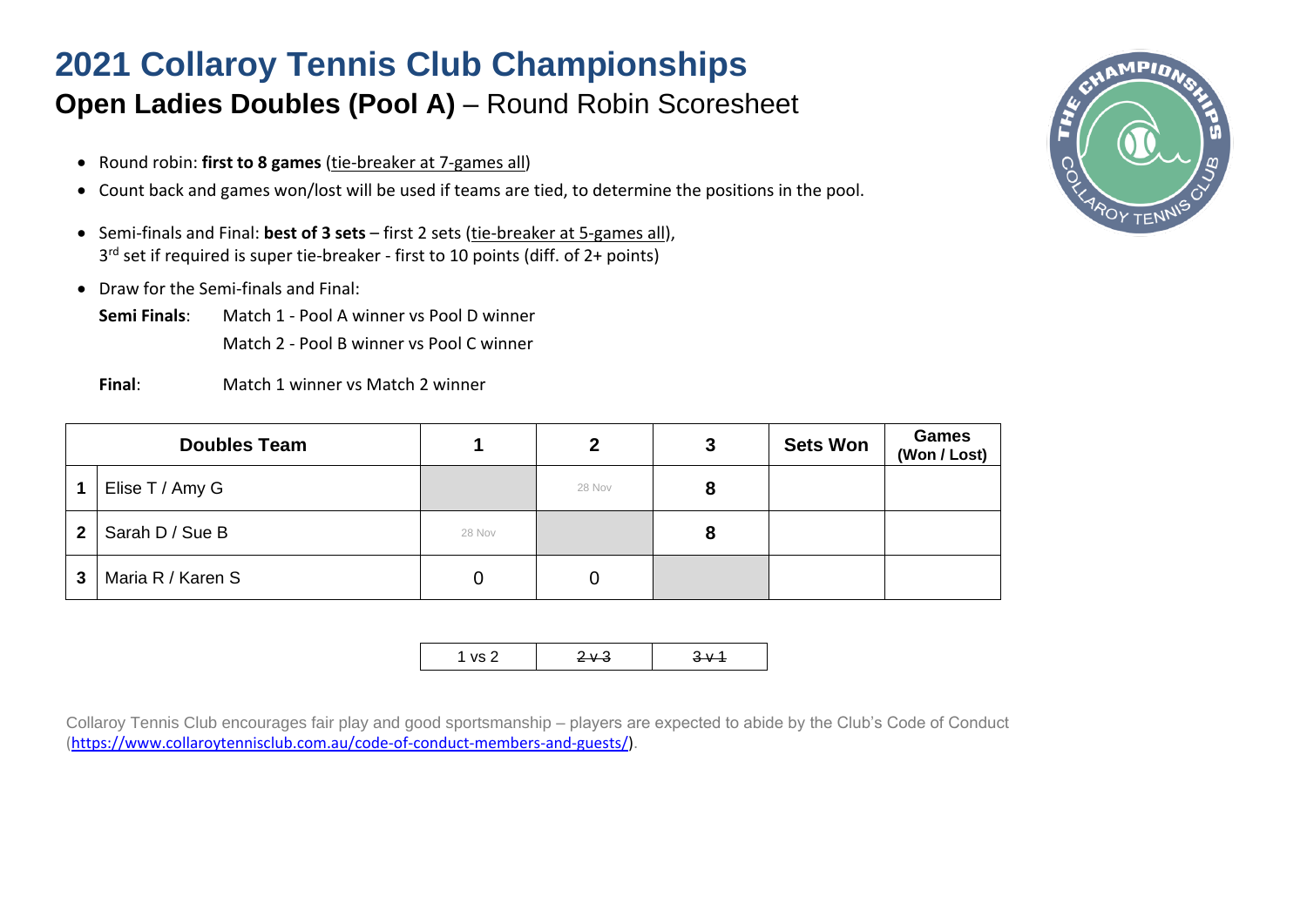#### **Open Ladies Doubles (Pool B)** – Round Robin Scoresheet

- Round robin: **first to 8 games** (tie-breaker at 7-games all)
- Count back and games won/lost will be used if teams are tied, to determine the positions in the pool.
- Semi-finals and Final: **best of 3 sets** first 2 sets (tie-breaker at 5-games all), 3 rd set if required is super tie-breaker - first to 10 points (diff. of 2+ points)
- Draw for the Semi-finals and Final:
	- **Semi Finals**: Match 1 Pool A winner vs Pool D winner Match 2 - Pool B winner vs Pool C winner
	- **Final**: Match 1 winner vs Match 2 winner

|   | <b>Doubles Team</b>    |        | 2      | 3      | <b>Sets Won</b> | <b>Games</b><br>(Won / Lost) |
|---|------------------------|--------|--------|--------|-----------------|------------------------------|
|   | Vera L / Deb J         |        | 27 Nov | 21 Nov |                 |                              |
| 2 | Christiene T / Fiona B | 27 Nov |        | 20 Nov |                 |                              |
| 3 | Cathy H / Justine W    | 21 Nov | 20 Nov |        |                 |                              |

|--|

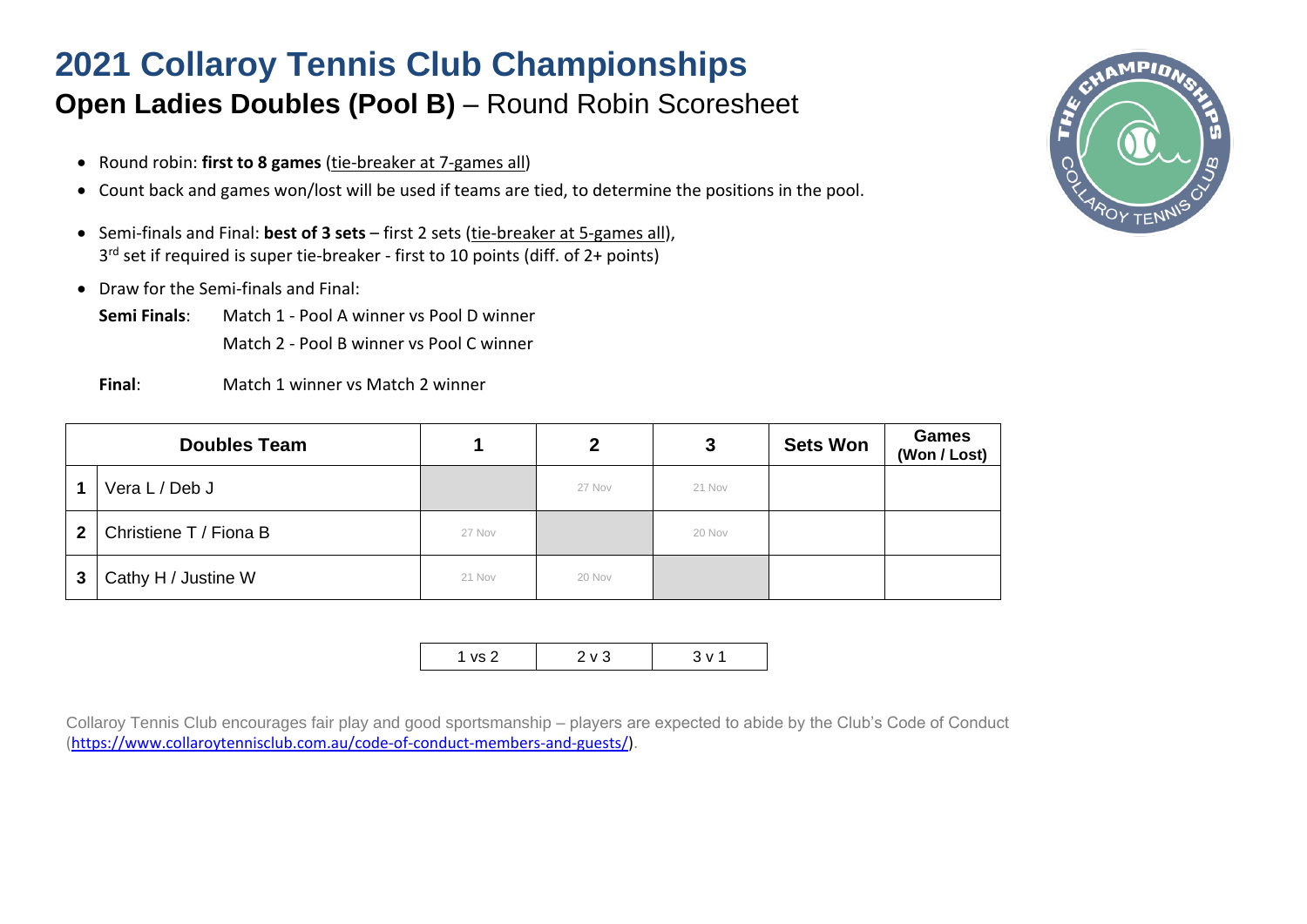### **Open Ladies Doubles (Pool C)** – Round Robin Scoresheet

- Round robin: **first to 8 games** (tie-breaker at 7-games all)
- Count back and games won/lost will be used if teams are tied, to determine the positions in the pool.
- Semi-finals and Final: **best of 3 sets** first 2 sets (tie-breaker at 5-games all), 3 rd set if required is super tie-breaker - first to 10 points (diff. of 2+ points)
- Draw for the Semi-finals and Final:
	- **Semi Finals**: Match 1 Pool A winner vs Pool D winner Match 2 - Pool B winner vs Pool C winner
	- **Final**: Match 1 winner vs Match 2 winner

|                | <b>Doubles Team</b> |        | 2 | 3      | <b>Sets Won</b> | <b>Games</b><br>(Won / Lost) |
|----------------|---------------------|--------|---|--------|-----------------|------------------------------|
|                | Tuila W / Eri F     |        | 8 | 20 Nov |                 |                              |
| $\overline{2}$ | Ros O / Simone S    |        |   |        |                 |                              |
| $\mathbf{3}$   | Carmen W / Katie B  | 20 Nov | 2 |        |                 |                              |

|--|